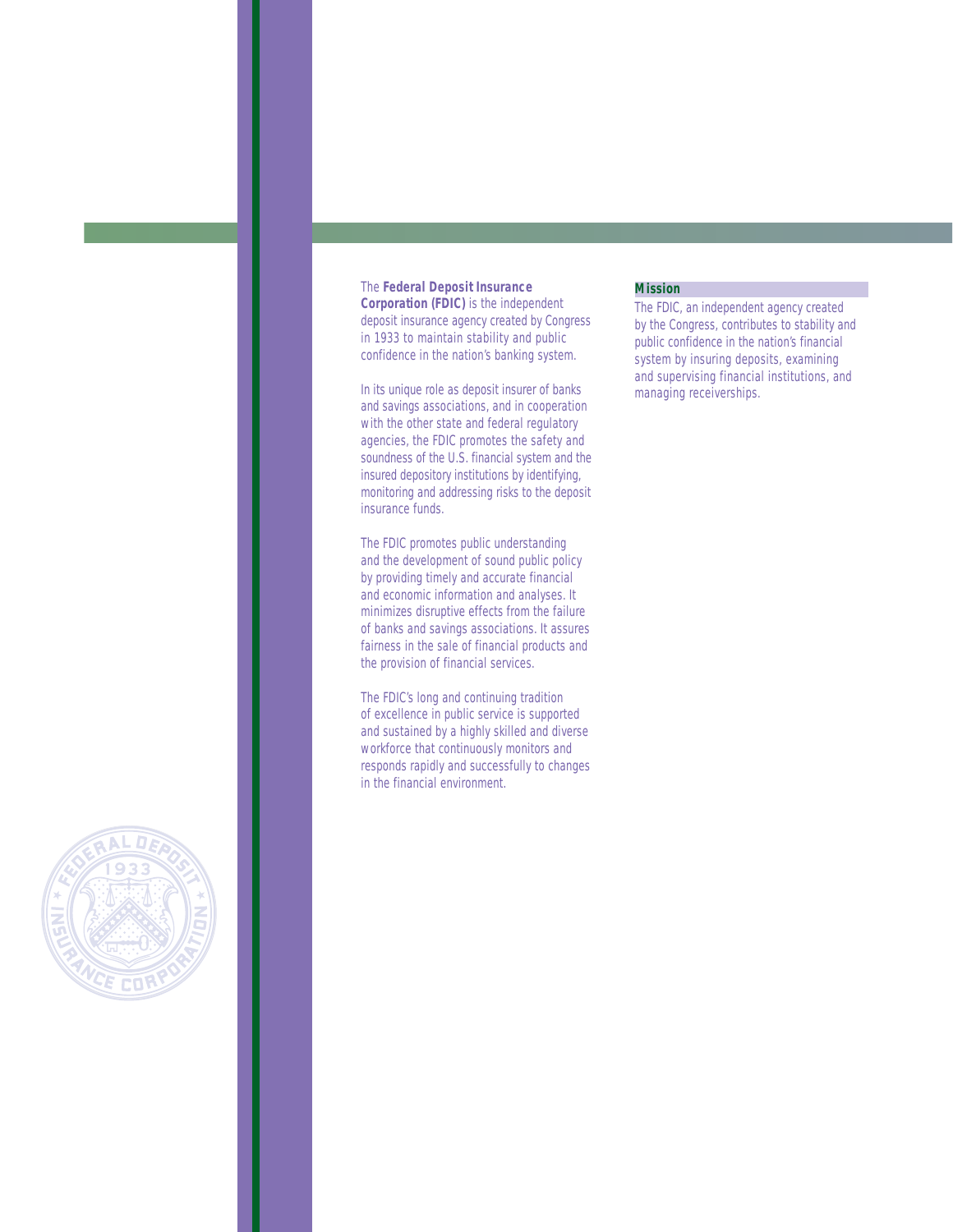### **Vision**

The FDIC is an organization dedicated to identifying, analyzing and addressing existing and emerging risks in order to promote stability and public confidence in the nation's financial system. **Financial Stewardship** 

# **Values**

The FDIC has identified seven core values that guide corporate operations. The values reflect the ideals that the FDIC expects all of its employees to strive for as they accomplish the tasks needed to fulfill the mission.

The FDIC is committed to being a responsible fiduciary in its efforts to provide insured institutions the best value for their contributions to the insurance funds.

# **Effectiveness** ●

The FDIC's reputation rests on its professionalism, its adherence to the highest ethical standards, and its skilled and dedicated workforce.

#### **Responsiveness** ●

The FDIC responds rapidly, innovatively, and effectively to risks to the financial system. It works effectively with other federal and state supervisors to achieve consistency in policy and regulation. It seeks and considers information from the Congress, the financial institution industry, individuals seeking and receiving financial services, and others outside the FDIC in the development of policy. The FDIC seeks to minimize regulatory burden while fulfilling its statutory responsibilities.

# **Teamwork** ●

The FDIC promotes and reinforces a corporate perspective and challenges its employees to work cooperatively across internal and external organizational boundaries.

#### **Fairness** ●

The FDIC treats everyone fairly and equitably. It exercises its responsibilities with care and impartiality, promotes a work environment that is free of discrimination and values diversity, and adheres to equal opportunity standards.

#### **Service** ●

The FDIC's long and continuing tradition of public service is supported and sustained by a highly skilled and diverse workforce that responds rapidly and successfully to change.

# ● Integrity

The FDIC performs its work with the highest integrity, requiring the agency to be, among other things, honest and fair. The FDIC can accommodate the honest difference of opinion; it cannot accommodate the compromise of principle. Integrity is measured in terms of what is right and just, standards to which the FDIC is committed.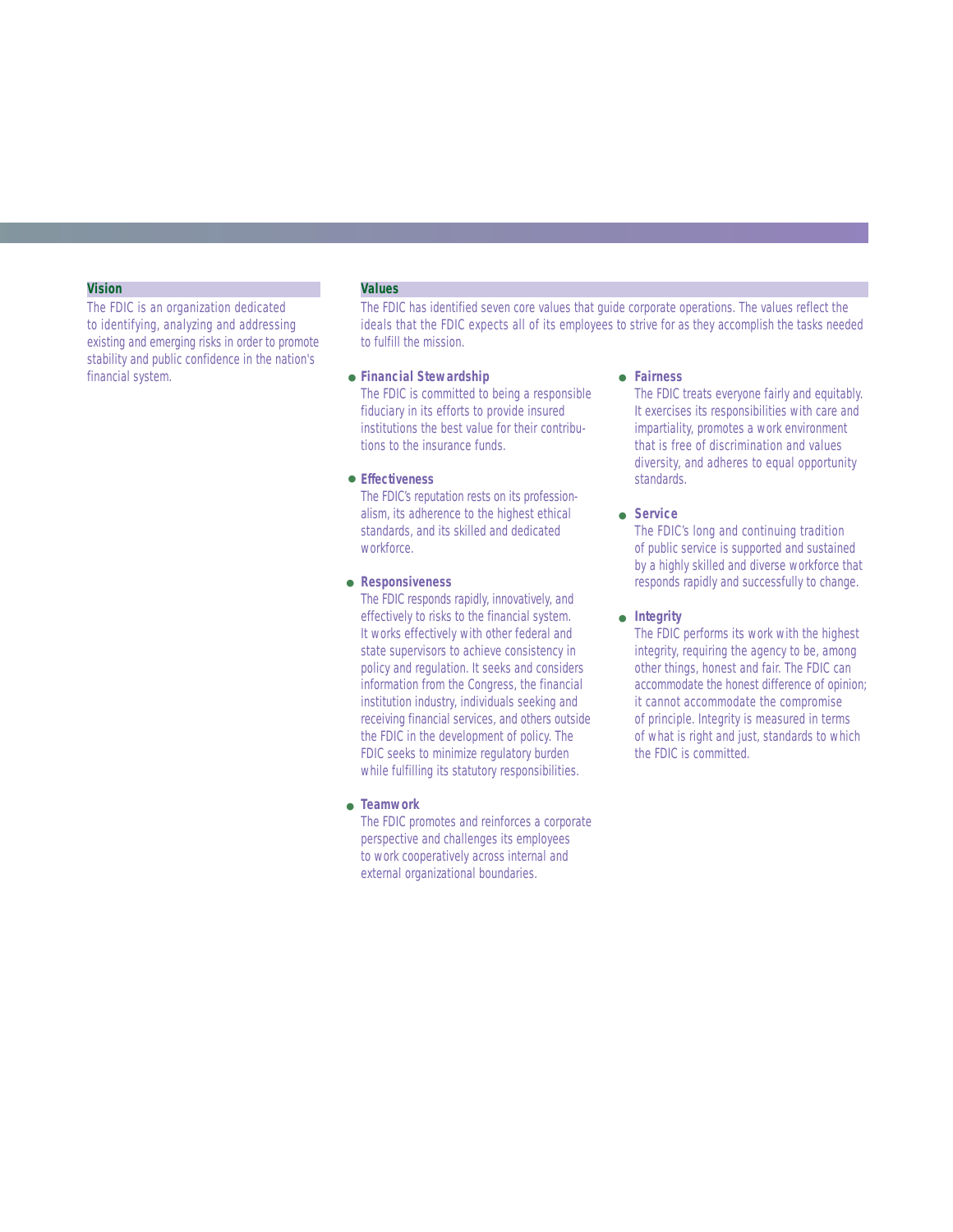# **FDI®**

**Federal Deposit Insurance Corporation** 550 17th St. NW Washington DC, 20429 Contract of the Chairman

February 13, 2004

Sirs,

In accordance with:

- $\bullet$  the provisions of section 17(a) of the Federal Deposit Insurance Act,
- the Chief Financial Officers Act of 1990, Public Law 101-576, and
- the Government Performance and Results Act of 1993,

the Federal Deposit Insurance Corporation is pleased to submit its 2003 Annual Report.

Sincerely,

alar **Donald E. Powell**

Chairman

The President of the United States The President of the United States Senate The Speaker of the United States House of Representatives